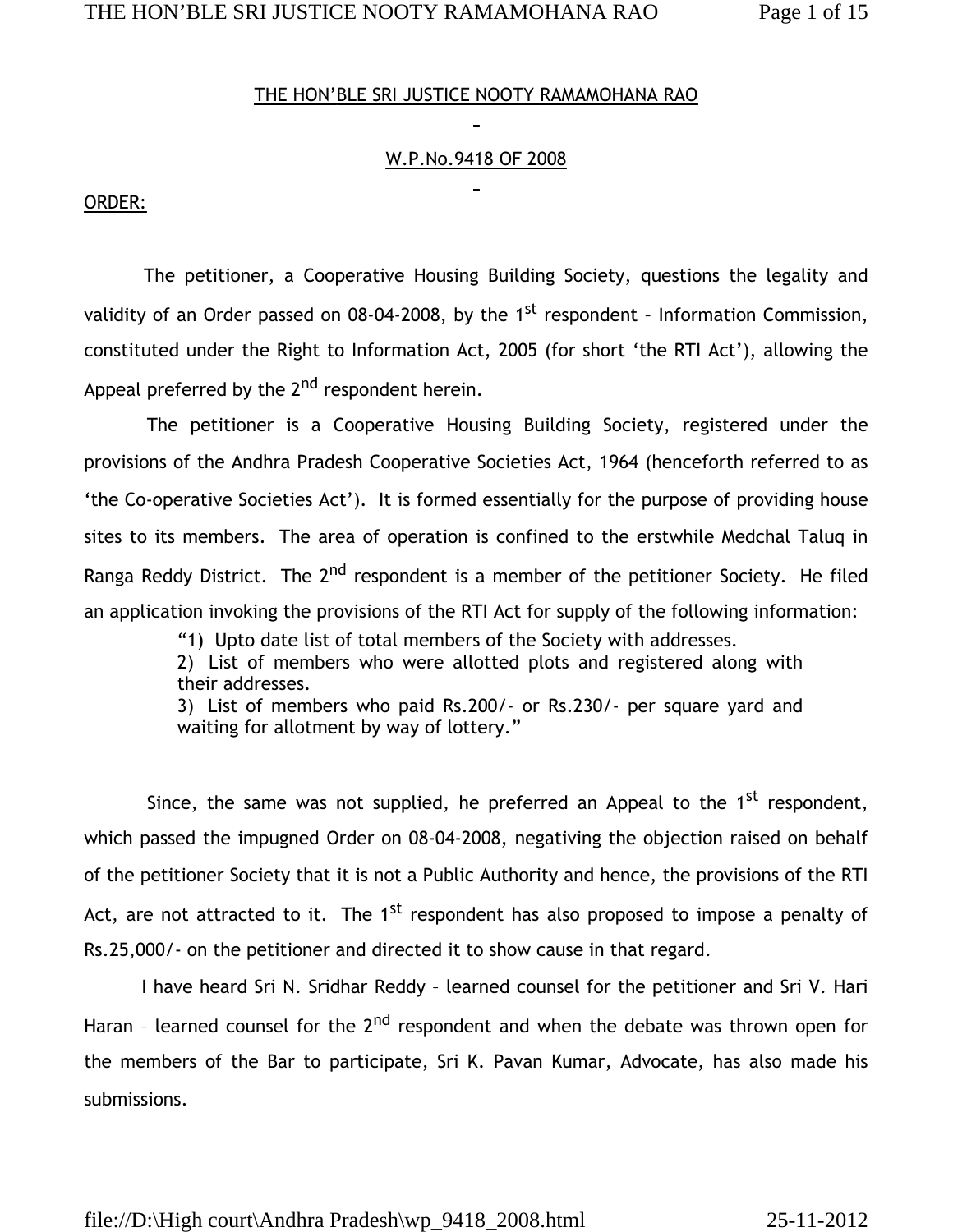The learned counsel for the petitioner Sri Sridhar Reddy would contend that the RTI Act does not enable the information available with a private body, like the petitioner, to be furnished or made public and that the RTI Act was intended only for securing check on the activities of the Public Authorities and that it has no role to play in the matter of information either gathered or available with private bodies. The learned counsel would further submit that until and unless the body falls within the definition of "public authority" in terms of Section 2(h) of the RTI Act, the right to information couldn't be enforced against it at all. The learned counsel would further submit that so long as the affairs of the Cooperative society are run in strict conformity of the bye-laws framed by it, all decisions taken by the society and records connected therewith are purely matters of private information *inter se* amongst the members and hence, such information is incapable of access to by any public agency.

On the other hand the learned counsel for the 2<sup>nd</sup> respondent Sri Hari Haran submits that the information sought for by any applicant, under Section 4 of the RTI Act, shall be the `information' as defined under Section 2(f) of the RTI Act. The information, though may pertain to a private body or society and if it becomes accessible to any public agency, then, there is no escape from being furnished under the provisions of the RTI Act, unless one or the other of the exemptions contained in Section 8 of the RTI Act are attracted. Sri Hari Haran would further submit that the provisions of the Societies Act would unmistakably disclose the quantum of control exercised by the Public Authority, namely, the Registrar of Cooperative Societies, appointed under Section 3 of the Societies Act. The moment a Public Authority has a right of access to the information relating to a society, such information, in turn becomes liable to be furnished, unless the society is able to satisfy the authority under the RTI Act about the intrinsic value of not making available the information sought for.

 Sri Pavan Kumar would submit that the RTI Act, having been given an overriding effect, must necessarily receive wider construction and so long as the information sought for is not the one, which is exempted from being furnished, in terms of the RTI Act, the same shall be furnished undoubtedly.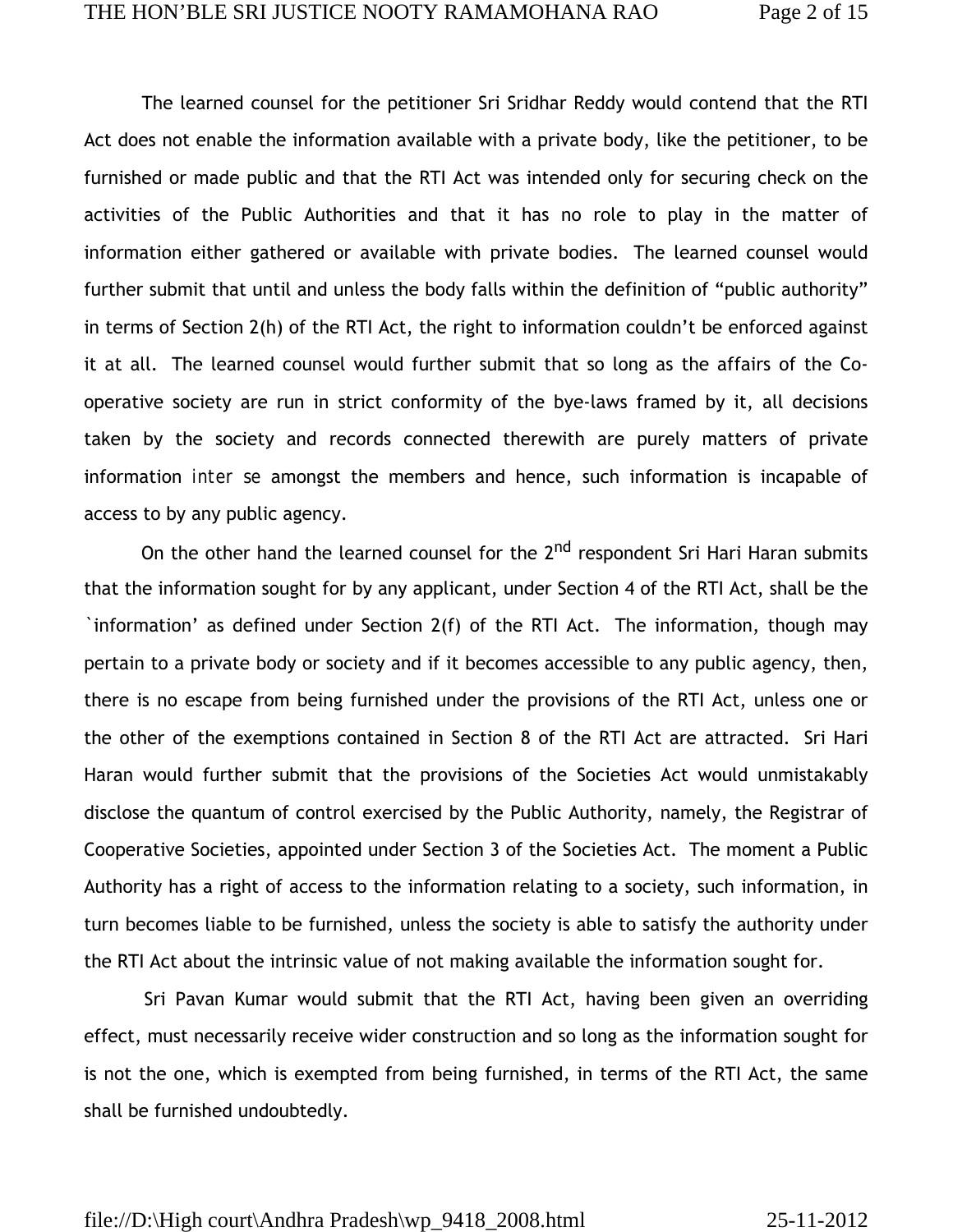The important question that falls for consideration is whether the information relating to the affairs of a Society, which is a private body, is liable to be furnished to an applicant,

who invokes the provisions of the RTI Act.

It will be important to notice the provisions contained in the RTI Act as well as the

Societies Act, first.

Section 2 of the RTI Act defined various expressions found and contained in the said

Act. The expression "information" has been defined in the following words, under Section 2

 $(f)$ :

2(f) *"information"* means any material in any form, including records, documents, memos, e-mails, opinions, advices, press releases, circulars, orders, logbooks, contracts, reports, papers, samples, models, data material held in any electronic form and information relating to any private body which can be accessed by a public authority under any other law for the time being in force;"

The expression "public authority" has been defined under Section 2(h), as under:

2(h) *"public authority"* means any authority or body or institution of self government established or constituted,-

- (a) by or under the Constitution;
- (b) by any other law made by Parliament;
- (c) by any other law made by State Legislature;
- (d) by notification issued or order made by the appropriate Government; and includes any,-

(i) body owned, controlled or substantially financed;

(ii) non-Government organization substantially financed, directly or indirectly by funds provided by the appropriate Government;

The expression "right to information" has been defined under Section 2(j), in the following

words:

*"right to information"* means the right to information accessible under this Act which is held by or under the control of any public authority and includes the right to,-

(i) inspection of work, documents, records;

(ii) taking notes, extracts or certified copies of documents or records;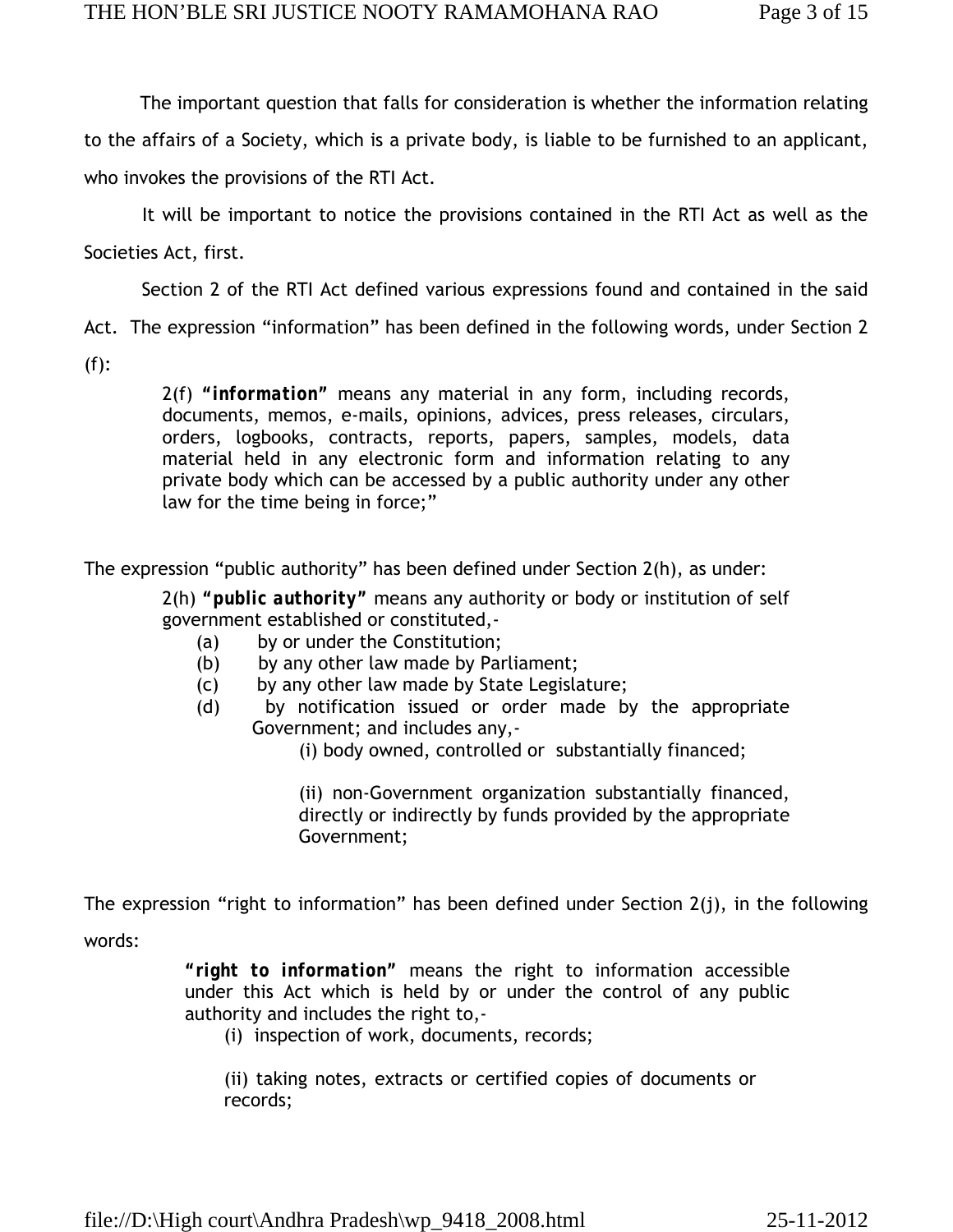(iii) taking certified samples of material;

(iv) obtaining information in the form of diskettes, electronic mode or through printouts where such information is stored in a computer or in any other device;"

Section 3 of the RTI Act is the fountainhead, which provides all citizens to have the right to information, in accordance with the provisions of the RTI Act. Section 4 has thrust certain obligations on every public authority. In terms of Section 5, every such public authority was required to designate such number of officers as may be necessary to provide information to persons requesting for the information under the said Act. Section 6 requires every person, who desires to obtain any information under the Act, to make a request in writing or through electronic means, accompanied by such fee as my be prescribed to the Central Public Information Officer or State Public Information Officer, as the case may be, specifying the particulars of the information sought for by him. Subsection (2) of Section 6 made it clear that such applicant was under no obligation to furnish any reason for requesting the information. Section 7, required any application made under Section 6 to be disposed of, as expeditiously as possible, in any case, within 30 days of the receipt of the request. If no such information as sought for is furnished within the period specified under subsection (1), it shall be deemed that the request has been rejected; thus a legal fiction has been carved out in subsection (2) of Section 7. Subsection (7) of Section 7, is of certain significance for our inquiry and it reads as under:

> (7) Before taking any decision under sub-section (1), the Central Public Information Officer or State Public Information Officer, as the case may be, shall take into consideration the representation made by a third party under Section 11."

Therefore, sub-section (7) had contemplated the necessity of taking into account and consideration the representation made by a third-party in terms of Section 11 of the RTI Act, before the information sought for by the applicant, is furnished. To put it differently, information relating to a third-party can be successfully sought for, under the RTI Act. Who that third-party can be examined a little later on. Sub-section (8), made it clear that if the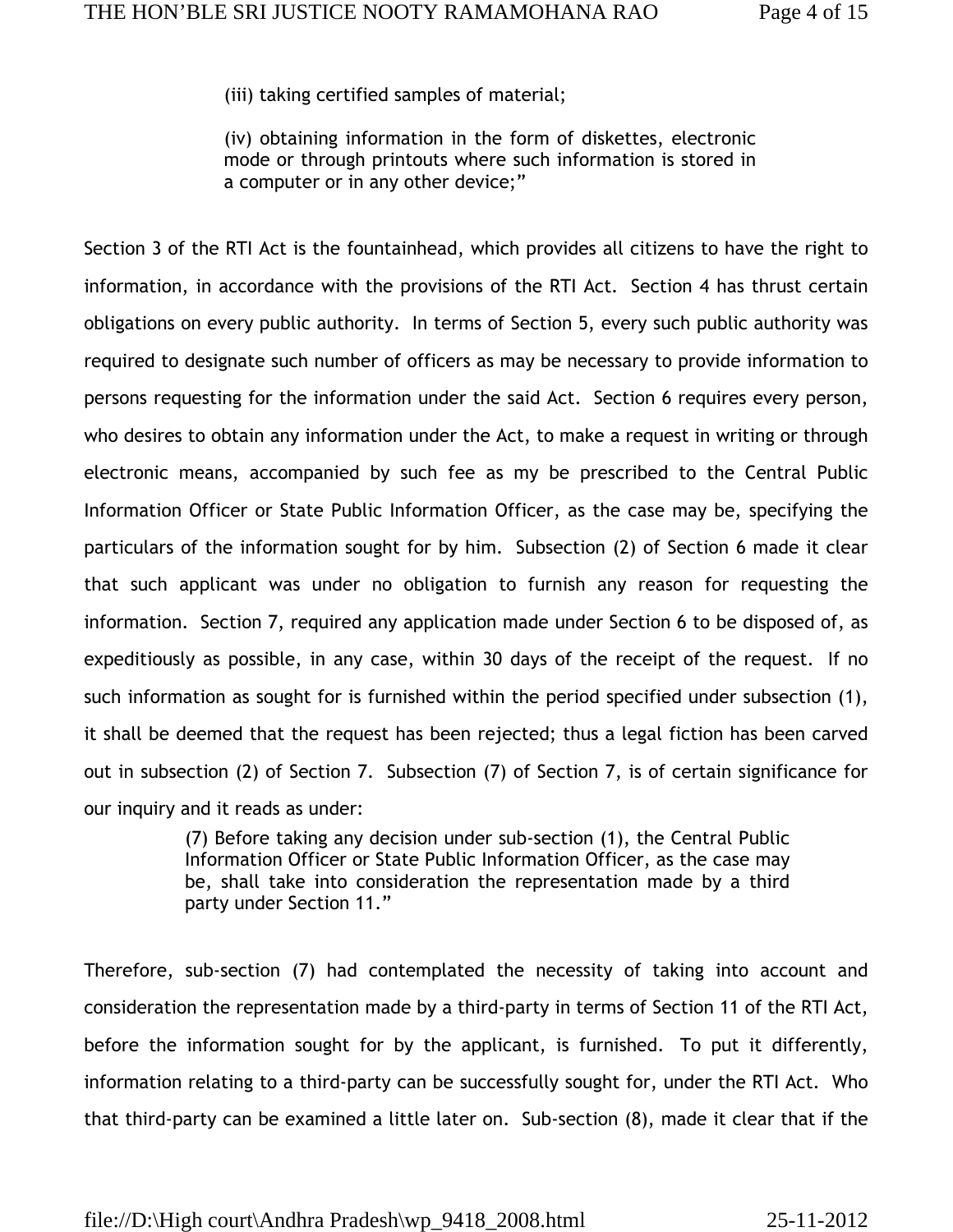applicant's request is rejected, the reasons for such rejection shall be furnished to the applicant.

 Section 8 is of considerable importance. The Parliament ensured that, notwithstanding anything contained in this Act, no obligation has been cast to give any citizen certain information, which will have serious consequences or repercussions on larger body of the State or public interest. Thus, paramount consideration has been bestowed to balance the right of every citizen to have information vis-à-vis the larger interests of the State or public authorities or of third-parties. Significant for our inquiry will be clause(d) of sub-section (1) of Section 8 of the RTI Act, and it reads as under:

"(d) information including commercial confidence, trade secrets or intellectual property, the disclosure of which would harm the competitive position of a third party, unless the competent authority is satisfied that larger public interest warrants the disclosure of such information;"

 From the above clause also it becomes imminently clear that if the disclosure of the information sought for is likely to cause harm to the competitive position of a third-party, and so long as the overwhelming larger public interest does not outweigh, it shall not be furnished. If, on the other hand, there is no such risk perceived, the information relating to a 3<sup>rd</sup> party can as well be furnished. Thus, information even relating to third parties, which need not necessarily be public authorities, is contemplated to be furnished under the RTI Act. Therefore, the clue to understand the true import or obligations in furnishing the information relating to third-parties, would lie in trying to give the appropriate meaning to the expression "information". While trying to couch the expression "information" in as broad a scheme as is possible, the statute maker has advisedly left the key to its understanding in the latter part of the definition itself by the choicest usage of the following words:

"and information relating to any private body which can be accessed by a public authority under any other law for the time being in force;"

Therefore, the information concerning a private body, also undoubtedly forms part of `information' for the purpose of this enactment, provided such information is liable or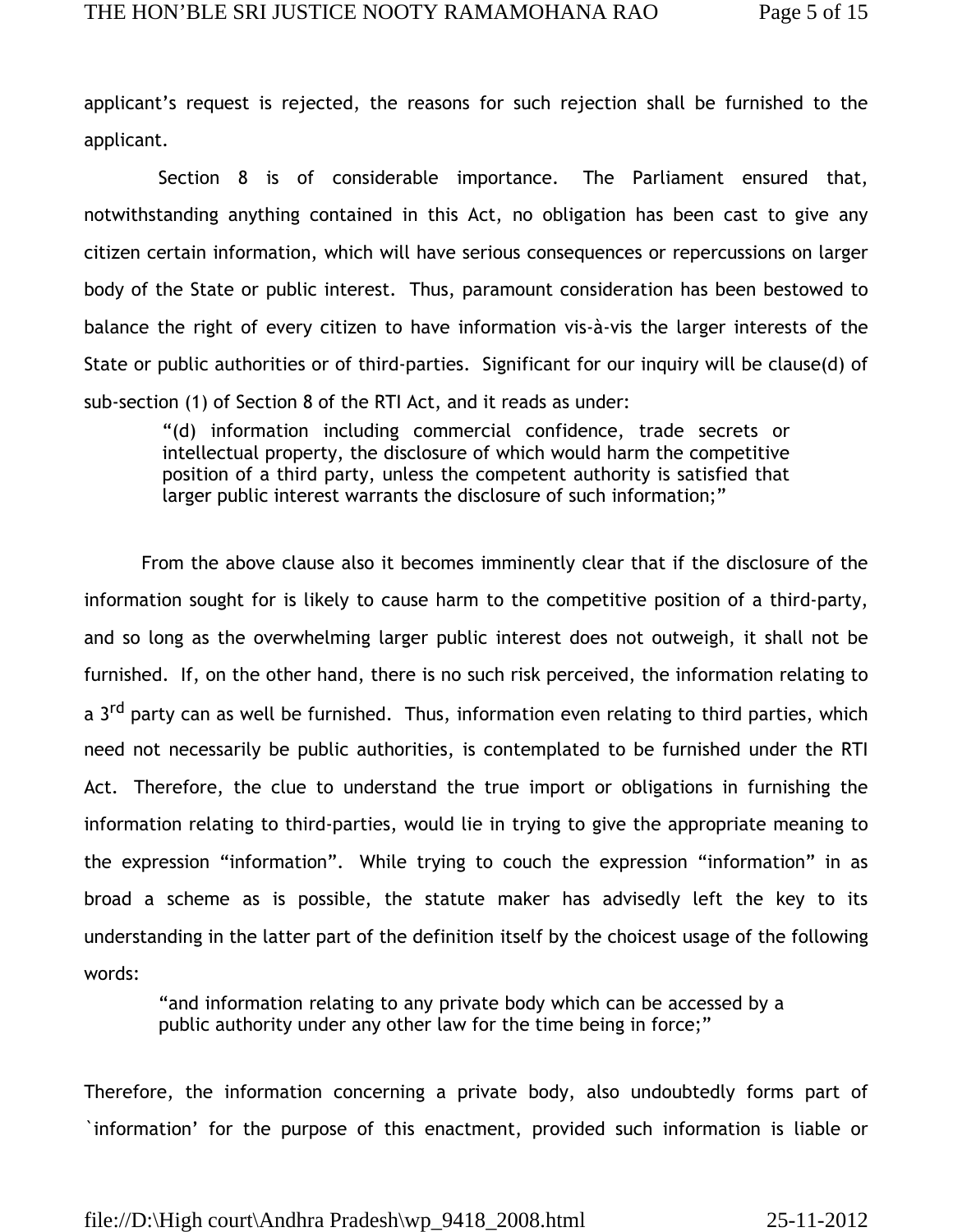capable of being accessed by a public authority under any other law in force, for the time being. In other words, a clear distinction has been wedged between the right of access of information by a private authority in contrast to right to access of information by a public authority under the provisions of any other law. Further, it is not mere access of a public authority to the information of a private body, which would fall within the expression "information", as defined under Section 2(f), but such information must be the one, which is accessible by a public authority in accordance with and in terms of any other provision of any other law, which is in force for the time being. Therefore, the public authority must necessarily trace its power to access the information relating to a private body, sought for by any applicant, strictly in accordance with some provision of law or the other, which is in force. If that information is the one, which becomes accessible or capable of being accessed by a public authority in terms of any law, then, it shall be the one, which is correspondingly capable of being furnished to the applicant, provided, again it does not fall within the exempted categories spelt out under Section 8 of the RTI Act. The statute maker, thus, recognized that all such information, which can be lawfully accessed by a Public Authority, in terms of any existing law, is such that, it can be furnished to an applicant under RTI Act, subject of course, to the other stipulations concerning non-disclosure of such information under that Act.

 The learned counsel for the petitioner Sri Sridhar Reddy has strenuously contended that the expressions "public authority" and "right to information", have got to be understood strictly in accordance with the definitions of these expressions under the RTI Act and what has been conceded in terms of Section 3 by the Legislature is the right to information, but not every information. He sought to draw a distinction between the expressions `information' and `right to information'.

 The learned counsel for the petitioner is right in contending that all cooperative societies, registered in accordance with the provisions of the Co-operative Societies Act, will not fall within the expression `public authority' as defined under Section 2(h) of the RTI Act, so long as they are not substantially financed or funded, either directly or indirectly by the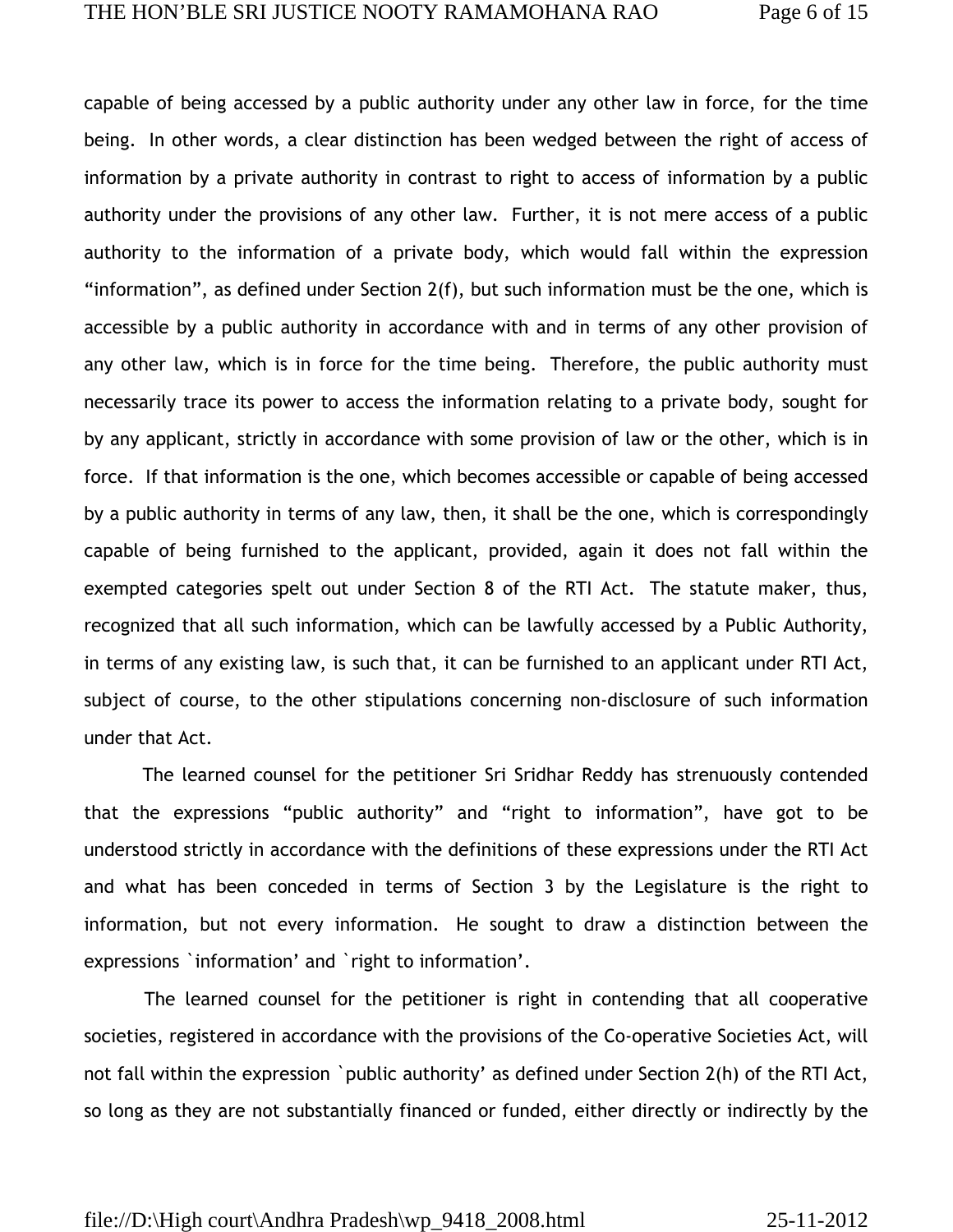Government. It can hardly be in doubt that a cooperative society, like that of the petitioner herein, which does not enjoy any patronage or funding from the State, does not amount to "public authority".

But, while defining the expression "right to information", the Parliament, as was noticed supra, has used the device of an inclusive definition. Therefore, the right to information is the one, which is capable and accessible under the RTI Act, provided the information is held by or under the control of any public authority. So, therefore, every information, which becomes accessible under the provisions of any other statute, for the time being in force, by a public authority, is the one, which a citizen has got a right of access to himself under Section 3. Hence, it should be understood that the expression "right to information", as defined under Section 2(j) of the RTI Act, is not dealing with any information, which the public authority cannot have right of access under any other provision of law, for the time being in force. As pointed out in Craies on Statute Law. Seventh Edition, page 213, where an interpretation clause defines a word to mean a particular thing, the definition is explanatory and prima facie restrictive; and whenever an interpretation clause defines a term to include something, the definition is extensive. While an explanatory and restrictive definition confines the meaning of the word defined to what is stated in the interpretation clause, so that wherever the word defined is used in the particular statute in which that interpretation clause occurs, it will bear only that meaning unless where, as is usually provided, the subject or context otherwise requires, an extensive definition expands or extends the meaning of the word defined to include within it what would otherwise not have been comprehended in it when the word defined is used in its ordinary sense.

Therefore, the entire issue centers around deciphering the question as to whether the public authority has the necessary right of access to information concerning a particular third-party society in terms of any other law or not. That takes us to have a closer look at the provisions contained under the Co-operative Societies Act.

Section 2 of the Societies Act also defined the various expressions found therein.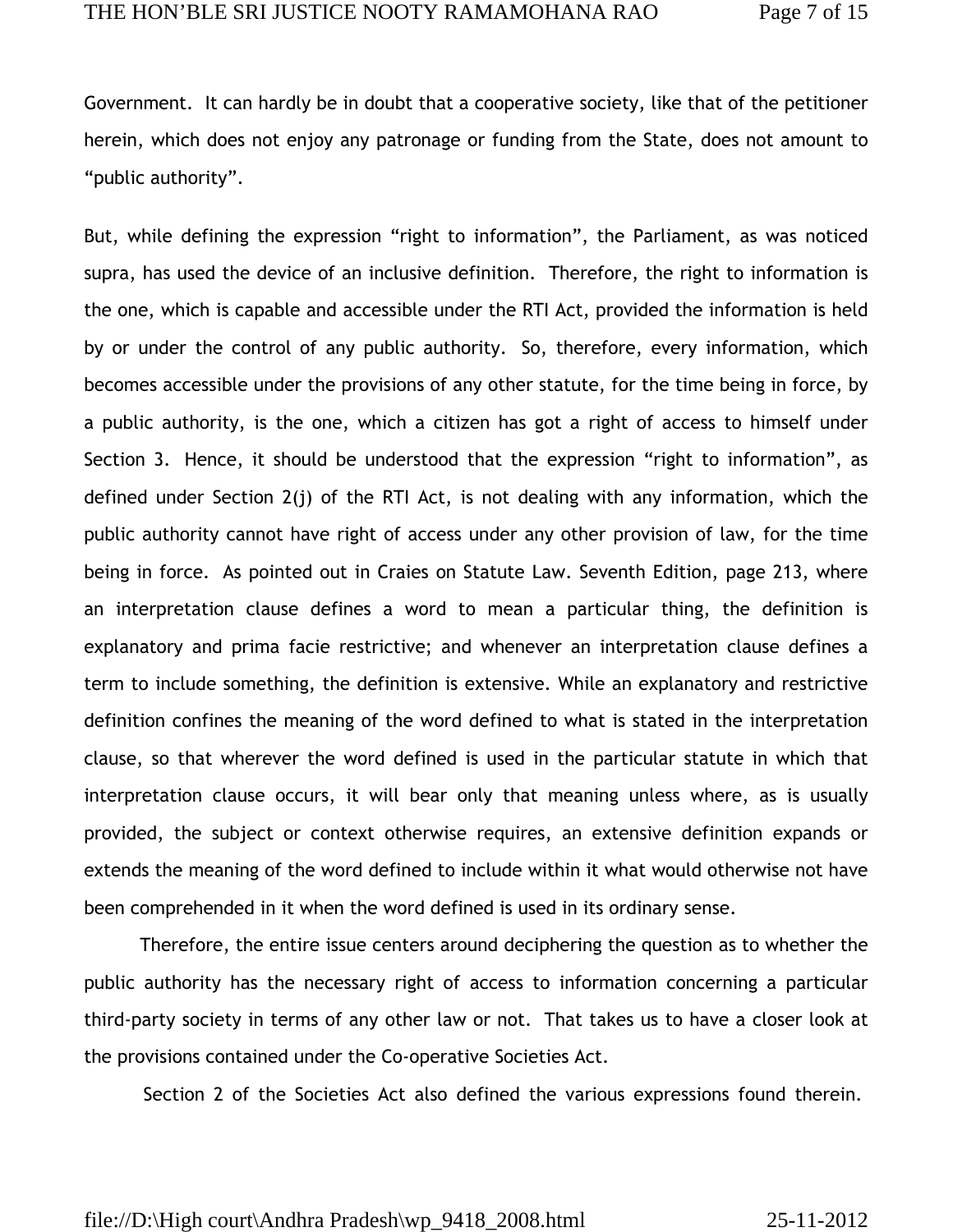Section 2(p) defined the expression "society" as meaning, a Co-operative society registered or deemed to be registered under the said Act. Section 3 enjoins the State Government to appoint a Registrar of Cooperative Societies for the State, to exercise various powers conferred by the Act. Section 4, dealt with as to which kind and type of societies can be registered. It was specifically set out in sub-section (1) thereof that a society, which has, as its main object, the promotion of the economic interests of its members in accordance with the Co-operative principles or a society established with the object of facilitating the operation of such a society, may be registered under the said Act. Sub-section (2) of Section 4 made it abundantly clear that every such society was required to function, subject to the directions issued by the Registrar, who is appointed as such under Section 3 of the said Act. Section 6 dealt with the process of registration, while Section 8 dealt with issuance of certificate of registration, which shall be conclusive evidence that it is a society duly registered under the said Act. Section 9 conferred, upon registration, on every society, the status of a body corporate with entitlement to acquire, hold and dispose of property, to enter into contracts on its behalf and to sue and be sued in its name. Section 19 prescribed the eligibility criteria for membership of every society. Under sub-section (2-B), which was inserted by amending Act No.19 of 1976, *suo motu* power was conferred on the Registrar to declare any particular person as not eligible for membership of a society. Thus, to a certain extent, the power to regulate the membership of a society is duly vested in the Registrar as well. Similarly, Section 34 of the Co-operative Societies Act, conferred power on the Registrar, if in his opinion, the managing committee of any society is not functioning properly or it willfully disobeys or fails to comply with any direction issued by the Registrar, to supercede the said committee. Section 50 of the Societies Act called for a separate wing for audit in the co-operative department to be established, which was required to be headed by the Chief Auditor, who will work under the general superintendence and control of the Registrar. It has been made the duty of the Chief Auditor to cause the accounts of every society to be audited, at least, once in every year. Section 51 conferred on the Registrar, on his own motion or upon a requisition of an appropriate strength of the members of the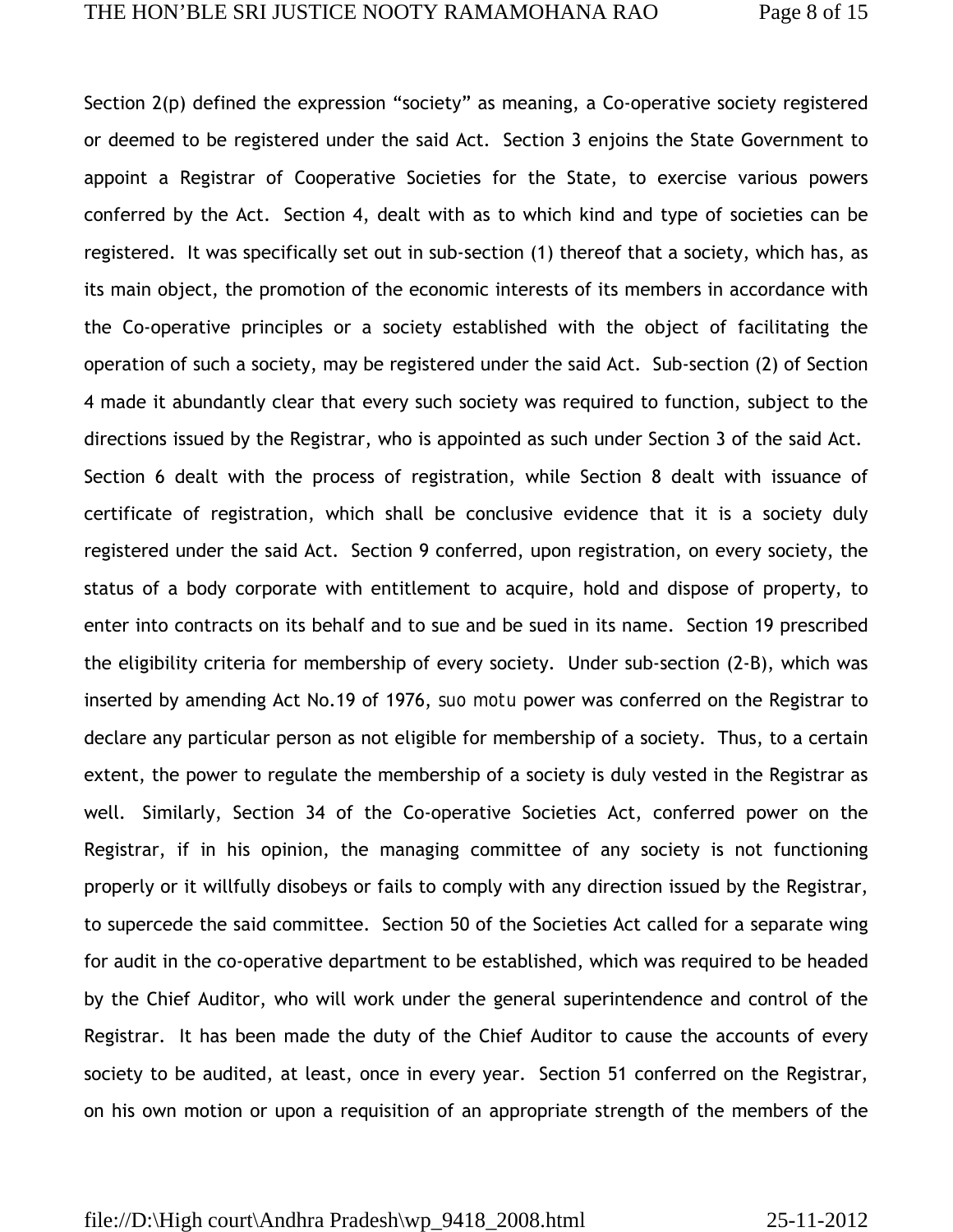Committee or the general body of the society, to hold an inquiry into the constitution, working and financial condition of a society. Similarly, Section 52 conferred power on the Registrar, either on his own motion or on an application made to him by a creditor of a society, to inspect the books of the society. Section 55 has conferred wide powers on the Registrar, Chief Auditor or any other Officer authorized by them, to have free access to the books, accounts, documents, records, securities, cash and other properties belonging to, or in the custody of the society and they have the power to summon any person in possession of, or responsible for the custody of any such books, accounts, documents, records, securities, cash or other properties, to produce all or any of them at any time at the headquarters of the society or any branch of it. Sub-section (2) of Section 55, has empowered the Registrar to seize the books, accounts or documents belonging to or in the custody of a society, if he considers such seizure as necessary. Section 60 has also conferred power on the Registrar, if it appears to him that any particular member or person has been guilty of breach of trust in relation to the society, to be surcharged appropriately.

 An analysis of the above provisions makes the issue beyond doubt that the Registrar of the Co-operative Societies, constituted and appointed as such under Section 3 of the Cooperative Societies Act, has been conferred wide powers in the matter of regulating the functioning of Co-operative Societies. He is not merely a registering agency of a society, but has got tremendous powers of reach and access and has regulatory control as well, in the matter of conduct of business and affairs of every society. It is hardly in doubt that the Registrar of Co-operative Societies, constituted as such by the Government of Andhra Pradesh, is a public authority in terms of Section 2(h) of RTI Act. When once this public authority has a legitimate right of access to the information of a private body, like the writ petitioner Co-operative Society herein, it becomes crystal clear that it is that information, which every citizen shall also have the `right to access and be informed' in terms of Section 3. To my mind, therefore, the contention canvassed by Sri Hari Haran should prevail and liable to be accepted, rather than the one canvassed by Sri Sridhar Reddy, learned counsel for the writ petitioner.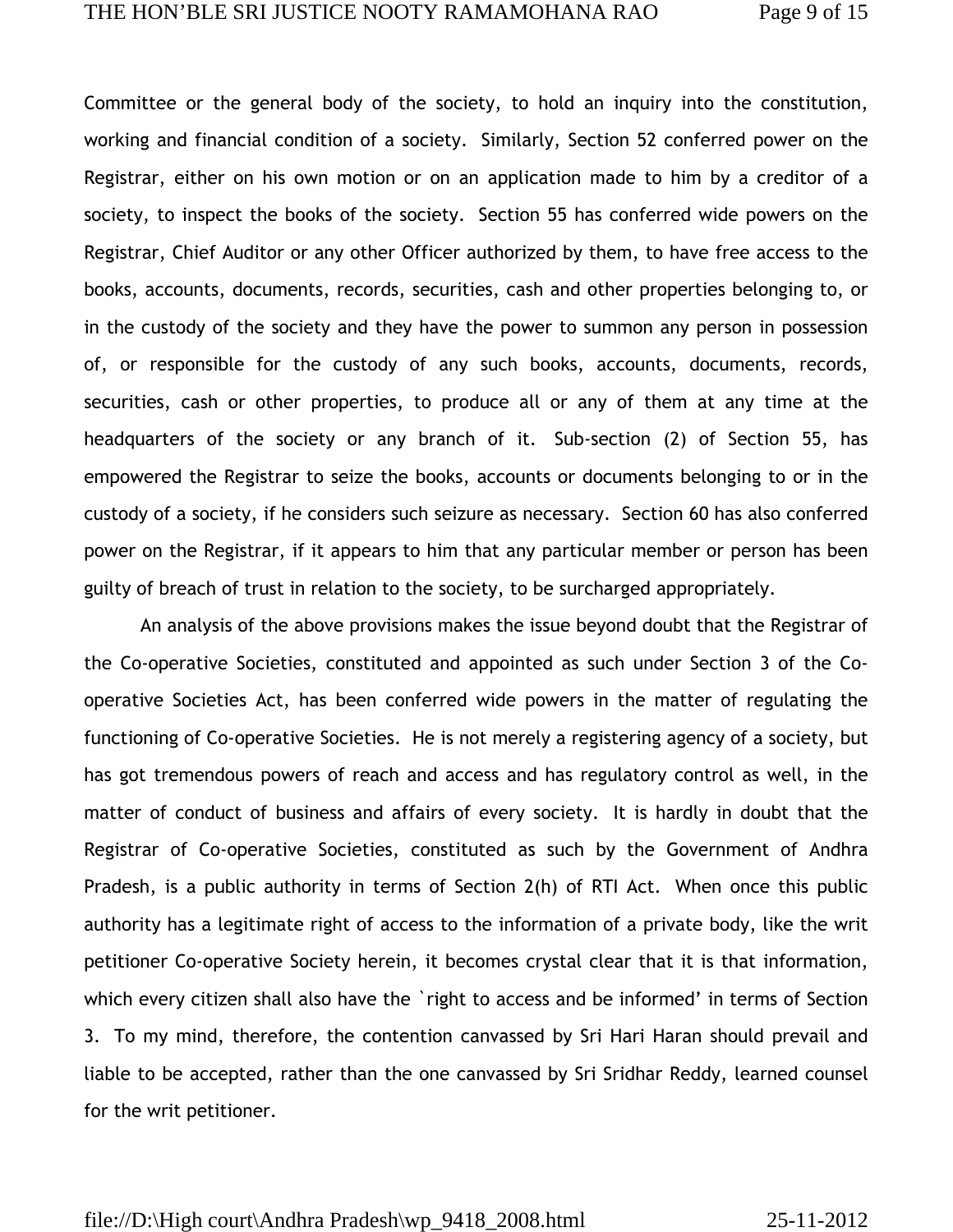Further, there is hardly any dispute about the status of the petitioner-cooperative society. It is not the creature of any statute, but is the result of a pursuit of a common idea by a set of individuals who have come together to form a body and the Cooperative Societies Act only helped them to secure a corporate entity to it. It will be apt to recall with profit, the principles enunciated by the Supreme Court in the following two cases: **S.S.Dhanoa v. Municipal Corporation of Delhi** - **AIR 1981 SC 1395**

( 8 ) A corporation is an artificial being created by law having a legal entity entirely separate and distinct from the individuals who compose it with the capacity of continuous existence and succession, notwithstanding changes in its membership. In addition, it possesses the capacity as such legal entity of taking, holding and conveying property. entering into contracts, suing and being sued, and exercising such other powers and privileges as may be conferred on it by the law of its creation just as natural person may. The following definition of corporation was given by Chief Justice Marshall in the celebrated Dartmouth College case (1816-19) 4 Wheat 518, 636. 4 L Ed 629 :

A corporation is an artificial being, invisible, intangible, and existing only in contemplation of law. Being the mere creature of law, it possesses only those properties which the charter of its creation confers upon it, either expressly or as incidental to its very existence. These are such as are supposed best calculated to effect the object for which it was created. Among the most important are immortality, and, if the expression may be allowed, individuality; properties, by which a perpetual succession of many persons are considered as the same, and may act as a single individual. They enable a corporation to manage its own affairs, and to hold property, without the perplexing intricacies, the hazardous and endless necessity, of perpetual conveyances for the purpose of transmitting it from hand to hand. It is chiefly for the purpose of clothing bodies of men, in succession, with those qualities and capacities, that corporations were invented, and are in use. By these means, a perpetual succession of individuals an capable of acting for the promotion of the particular object, like one immortal being. The term 'corporation' is, therefore, wide enough to include private corporations. But, in the context of Cl. Twelfth of S. 21 of the Indian Penal Code, the expression 'corporation' must be given a narrow legal connotation.

( 9 ) CORPORATION, in its widest sense, may mean any association of individuals entitled to act as an individual. But that certainly is not the sense in which it is used here. Corporation established by or under an Act of Legislature can only mean a body corporate which owes its existence, and not merely its corporate status, to the Act. For example, a Municipality, a Zilla Parishad or a Gram Panchayat owes its existence and status to an Act of Legislature. On the other hand an association of persons constituting themselves into a Company under the Companies Act or a Society under the Societies Registration Act owes its existence not to the act of Legislature but to acts of parties though. it may owe its status as a body corporate to an Act of Legislature.

( 10 ) THERE is a distinction between a corporation established by or under an Act and a body incorporated under an Act. The distinction was brought out by this Court in **Sukhdev Singh v. Bhagatram Sardar Singh Raghuvanshi (1975) 3 SCR 619 : (AIR 1975 SC 1331 )**. It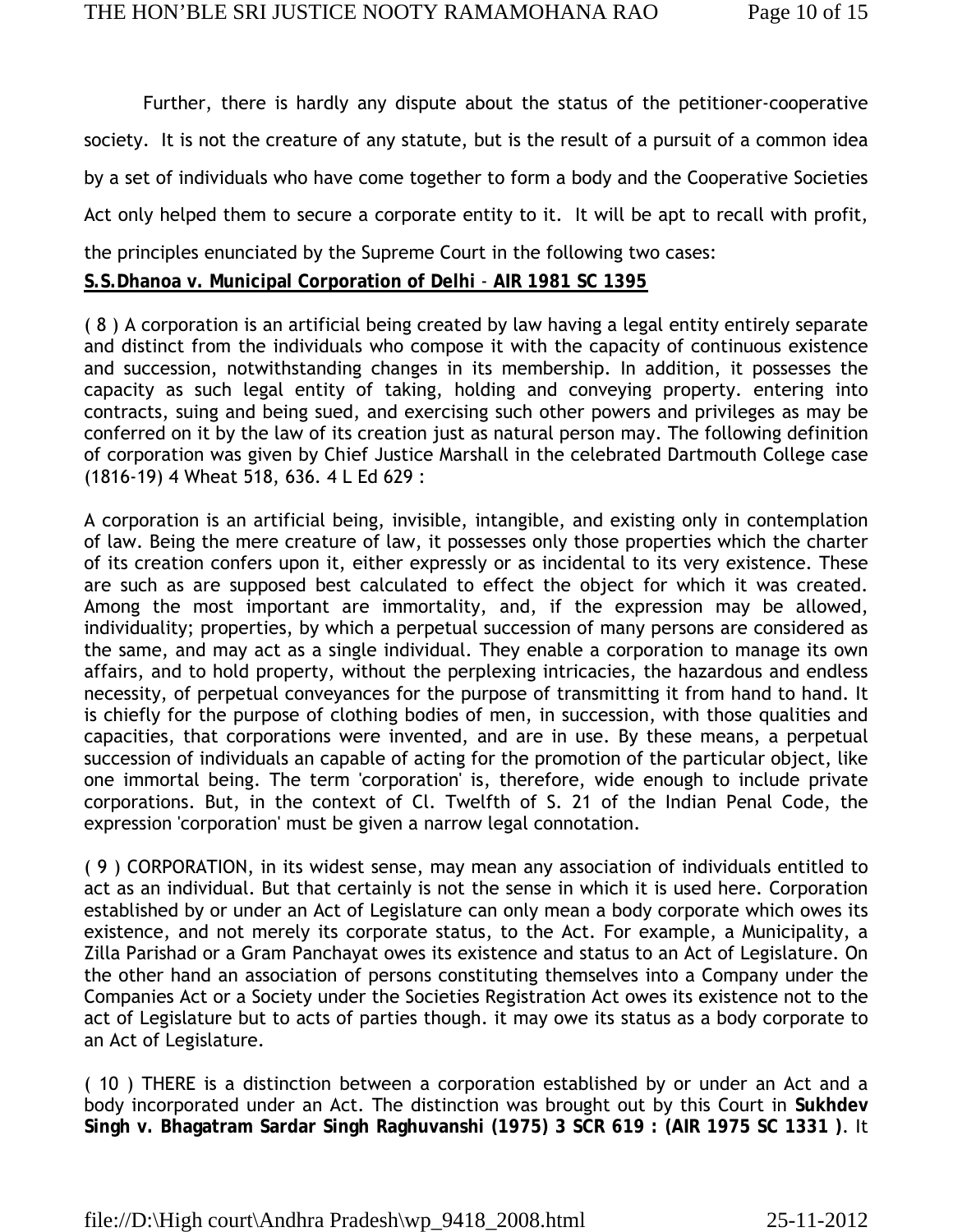was observed :

A company incorporated under the Companies Act is not created by the Companies Act but comes into existence in accordance with the provisions of the Act. There is thus a wellmarked distinction between a body created by a statute and a body which after coming into existence, is governed in accordance with the provisions of a statute.

#### **Daman Singh v. State of Punjab - AIR 1985 SC 973**

( 5 ) WHAT is a corporation ? In Halsbury's Laws of England, Fourth Edition, Volume 9, Paragraph 1201, it is said,

A corporation may be defined as a body of persons (in the case of a corporation aggregate) or an office (in the case of a corporation sole) which is recognised by the law as having a personality which is distinct from the separate personalities of the members of the body or the personality of the individual holder for the time being of the office in question.

A corporation aggregate has been defined in paragraph 1204 as, A collection of individuals united into one body under a special denomination, having perpetual succession under an artificial form, and vested by the policy of the law with the capacity of acting in several respects as an individual, particularly of taking and granting property, of contracting obligations and of suing and being sued, of enjoying privileges and immunities in common and of exercising a variety of political rights, more or less extensive, according to the design of its institution, or the powers conferred upon it, either at the time of its creation or at any subsequent period of its existence.

This court in the **Board of Trustees, Ayurvedic and Unani Tibia College, Delhi v. State of Delhi** was required to answer the question whether the Board of trustees which was originally registered under the Societies Registration Act, 1860 and a new Board of trustees which was incorporated by an Act of the legislature called the Tibbia College Act, 1952 by which the old Board was dissolved and a new Board constituted were corporations. The court held that the old Board was not but the new Board was. Posing the question what is a corporation, the court answered it with the statements contained in Halsbury's Laws of England already extracted by us and added, A corporation aggregate has therefore only one capacity, namely, its corporate capacity. A corporation aggregate may be a trading corporation or a non-trading corporation. The usual examples of a trading corporation are (1) charter companies, (2) companies incorporated by special Acts of Parliament, (3) companies registered under tile Companies Act, etc. Non- trading corporations are illustrated by (1) municipal corporations, (2) district boards, (3) benevolent institutions, (4) universities etc. An essential element in the legal conception of a corporation is that its identity is continuous, that is, that the original member or members and his or their successors are one. In law the individual corporators, or members, of which it is composed are something wholly different from the corporation itself ; for a corporation is a legal persona just as much as an individual. Thus, it has been held that a name is essential to a corporation ; that a corporation aggregate can, as a general rule, only act or express its will by deed under its common seal; that at the present day in England a corporation is created by one or other of two methods, namely, by Royal Charter of incorporation from the Crown or by the authority of Parliament that is to say, by or by virtue of statute. There is authority of long standing for saying that the essence of a corporation consists in (1) lawful authority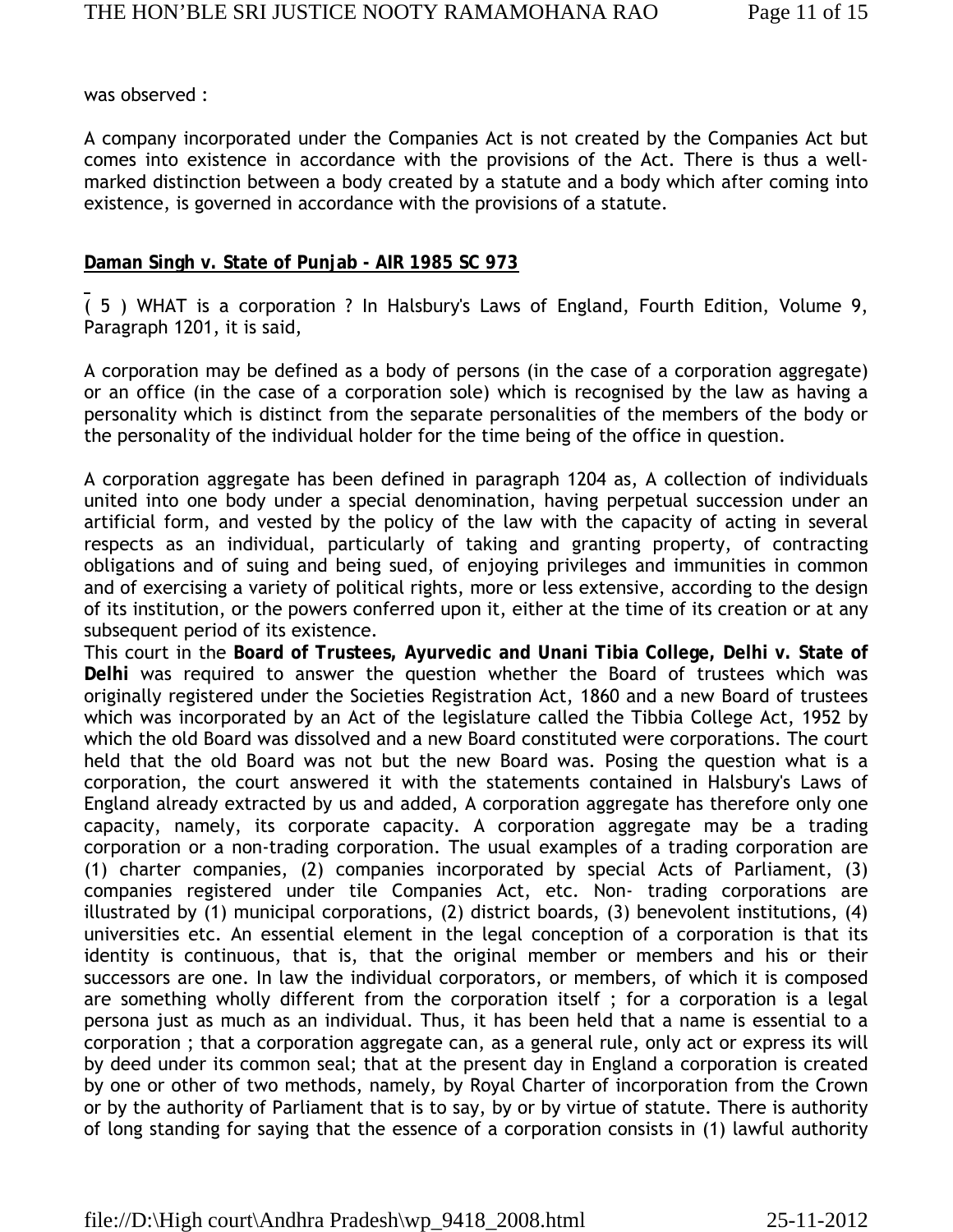of incorporation, (2) the persons to be incorporated, (3) a name by which the persons are incorporated, (4) a place, and (5) words sufficient in law to show incorporation. No particular words are necessary for the creation of a corporation; any expression showing an intention to incorporate will be sufficient."

 A close look at the definition of `right to information' contained in Section 2(j) of the RTI Act would clearly indicate that the `right to information' means the right to information - - - - which is held by or under the control of any public authority - - - - - - - - . Therefore, the information which is held by or under the control of any public authority is the one which can be accessed by any citizen under the RTI Act. What is meant by the expression `control'. The word `control' as defined in Black's Law Dictionary (6<sup>th</sup> Edition) at page 329, as a verb means: "to exercise restraining or directing influence over; to regulate; restrain; dominate; curb; to hold from action; overpower; counteract; govern; power of authority to manage, direct superintend, restrict, regulate, govern. Administer or oversee. The ability to exercise a restraining or directing influence over something." The word `control' as defined in STROUD's Judicial Dictionary of Words and Phrases – Volume 1 at page 551 means, "to give or refuse assent to a certain proposed course." The word `control' as defined in The New International Webster's Comprehensive Dictionary of the English Language – 2003 Edition at page 285 means as verb: "To exercise a directing, restraining or governing influence over; to regulate or verify, as an experiment, by comparison with a parallel experiment or other relevant standard; to check, as an account, by means of a duplicate register; verify or rectify; noun – The act of controlling; restraining or directing influence; regulation; check; government; One who or that which controls." The word `control' as defined in Concise Oxford English Dictionary (Indian Edition 2009) at page 311 means: "the power to influence people's behaviour or the course of events; the restriction of an activity, tendency, or phenomenon."

Thus, one can decipher that information must be the kind of information, which a public authority by virtue of exercise of his restraining power or influence over the affairs of any other body, can gain access to. We have already noticed various provisions of the Cooperative Societies Act which clearly disclosed the controlling power and reach of access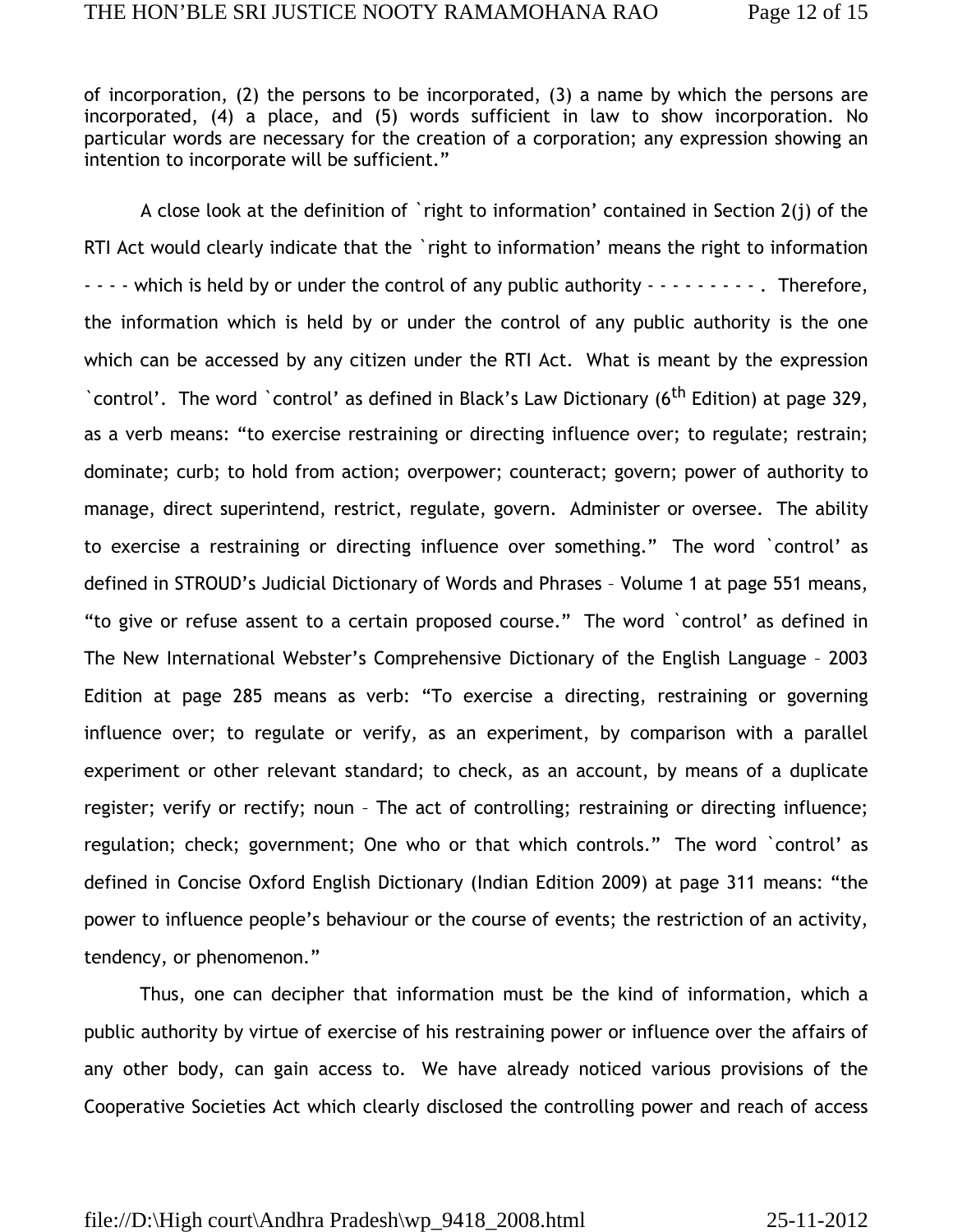of the Registrar of Cooperative Societies appointed and constituted as such under Section 3 of the Cooperative Societies Act. Therefore, even from the perspective of the expression "right to information," as defined by the RTI Act, the Registrar of Cooperative Societies who answers the definition of `public authority' (in terms of Section 2(h)(c) of the RTI Act), all such information held by him under his control, can be accessed by any citizen in terms of Section 3 of the RTI Act. To my mind, therefore, there is no conflict created by the definition of the expressions `information' and `right to information' as contained in Section 2(f) and 2(j) of the RTI Act. When they are read together, they intend to sub-serve the purpose for which the statute has been ushered in. Every effort, therefore, has to be made while understanding the expressions contained in any statute so as to ultimately attain the objective for which the statute has been brought forth. When we look at the provisions of Section 2(f) and 2(j) together with Section 3, it becomes imminently clear that the information which can be accessed to by the citizens is the one, which is liable to be accessed by any public authority or which is held by any public authority or the information which is under the control of any public authority. In that respect, the information sought for by the 2<sup>nd</sup> respondent, though concerns the writ petitioner-cooperative society, but still is the one which can be accessed to by any citizen in terms of Section 3.

 Learned counsel for the writ petitioner Sri Sridhar Reddy would submit that the Act is essentially intended to provide access to all citizens, for the purpose of maintaining transparency of information relating to the functioning of the public authorities and for the purposes of reigning any corruption and to hold the governments and other instrumentalities accountable for their actions or inactions. But, however, information relating to third parties, when sought for by any citizen cannot be furnished until and unless the procedure prescribed under Section 11 is totally complied with. At this stage, it will be relevant to notice the expression `third party' as defined under Section 2(n) of the RTI Act which is in the following words:

> " $2(n)$  - third party" means a person other than the citizen making a request for information and includes a public authority."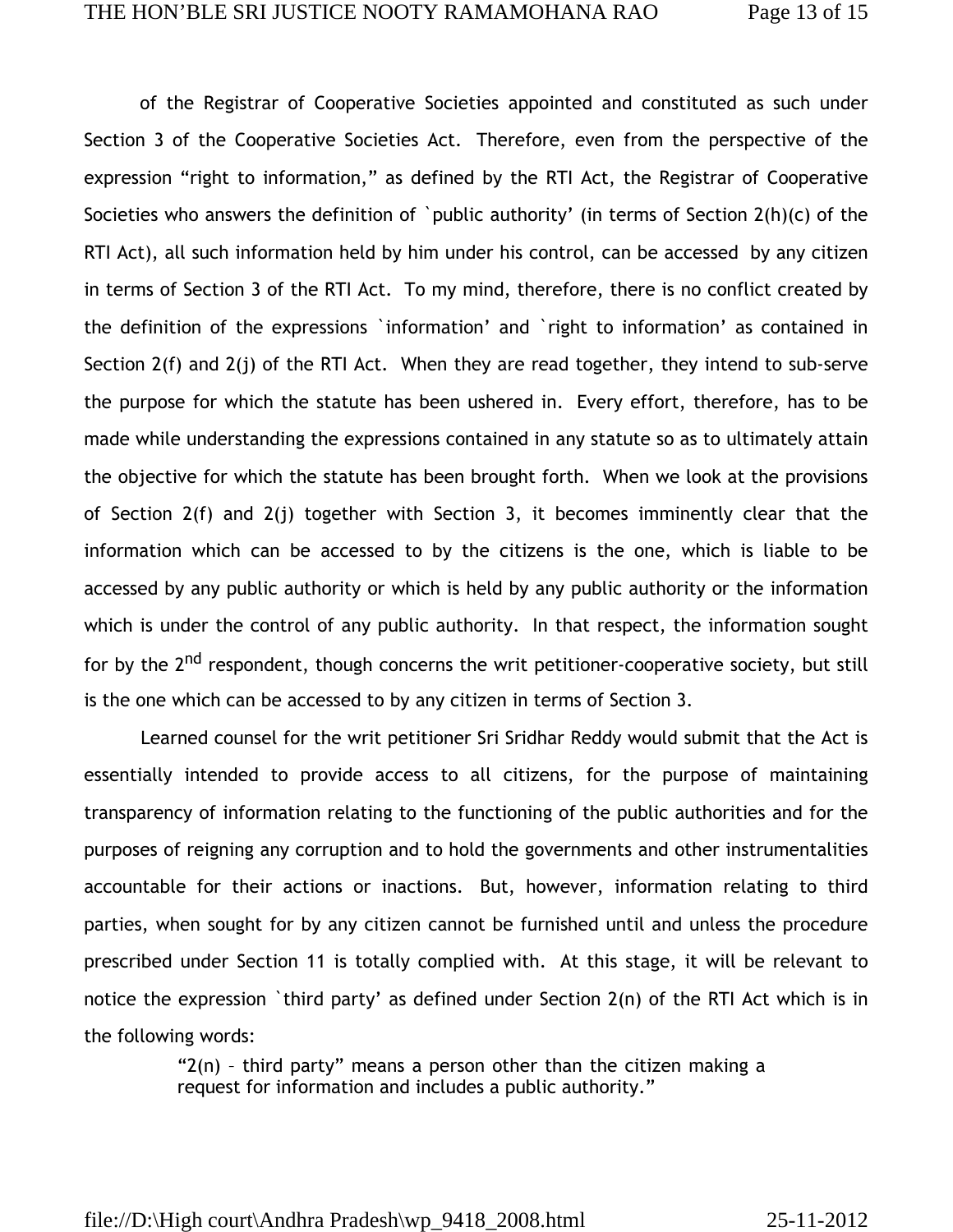The RTI Act meant a `third party' to be a person other than the citizen making a request for information. Does that mean that a third party should be a person but not a private institution or corporation in contrast to a public authority? The expression `person' has not been defined, in the RTI Act. But, however, the General Clauses Act, 1897, has defined the expression `person' in Section 3(42) as under:

`person' – shall include any company or association or body of individuals, whether incorporated or not. Therefore, the word `person' has been defined in a very wide sense. It will include any body of individuals and also juristic persons. We have already noticed that Section 9 of the Cooperative Societies Act confers on a cooperative society, upon its registration the status of a `body corporate'. Thus, the writ petitioner – cooperative society being a `body corporate' answers the expression `third party' as contained in Section 2(n) of the RTI Act. When we look at provisions like Section 8(1)(d) and (j), it becomes crystal clear that information relating to `third parties' are contemplated as liable to be furnished under the RTI Act. They are not completely prohibited. In fact, Section  $8(1)(j)$  even enables personal information relating to 3<sup>rd</sup> parties to be disclosed, provided the larger public interest justifies such a disclosure. Therefore, the sweep of the RTI Act is spread over a very wide canvass. The information relating to third parties is liable to be furnished to any applicant subject to the exemptions contained under Section 8. A look at the proviso to subsection (1) of Section 11 also clearly indicates that the information sought for by a citizen relating to a third party can be disclosed provided such disclosures outweighs in importance to any possible harm or injury to the interests of such a third party. Therefore, to my mind, the information sought for by the  $2<sup>nd</sup>$  respondent relating to the writ petitioner society is liable to be furnished and it is not one, which is falling in any of the exceptions contained under Section 8. In this view of the matter, I uphold the contentions canvassed on behalf of the 2<sup>nd</sup> respondent and reject the contentions canvassed by the writ petitioner.

 It was brought to my notice that the Delhi High Court in Writ Petition (Civil) No. 7265 of 2007, dated 25th September, 2009 between **Poorna Prajna Public School v. Central Information Commission and others** and the Calcutta High Court in **Greenhood**